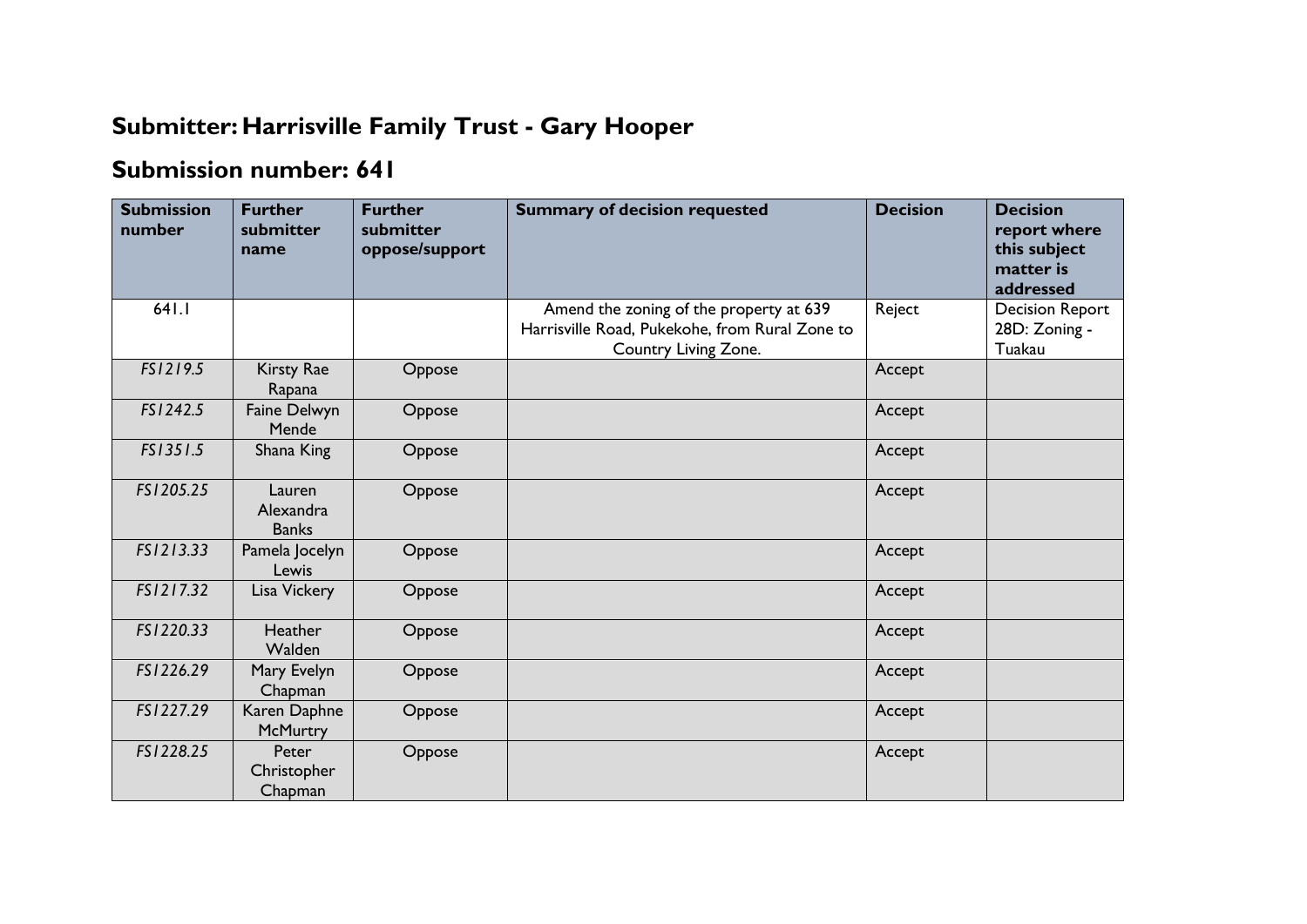| <b>Submission</b><br>number | <b>Further</b><br>submitter<br>name | <b>Further</b><br>submitter<br>oppose/support | <b>Summary of decision requested</b> | <b>Decision</b> | <b>Decision</b><br>report where<br>this subject<br>matter is<br>addressed |
|-----------------------------|-------------------------------------|-----------------------------------------------|--------------------------------------|-----------------|---------------------------------------------------------------------------|
| FS1229.29                   | James Wilson<br>McMurtry            | Oppose                                        |                                      | Accept          |                                                                           |
| FS1230.33                   | Nichola Taylor                      | Oppose                                        |                                      | Accept          |                                                                           |
| FS1231.29                   | John Scott                          | Oppose                                        |                                      | Accept          |                                                                           |
| FS1232.29                   | Anthony<br>Montagna                 | Oppose                                        |                                      | Accept          |                                                                           |
| FS1233.33                   | Andrea Scott                        | Oppose                                        |                                      | Accept          |                                                                           |
| FS1234.33                   | Scott Taylor                        | Oppose                                        |                                      | Accept          |                                                                           |
| FS1235.29                   | <b>Kirsten Marx</b>                 | Oppose                                        |                                      | Accept          |                                                                           |
| FS1236.25                   | Lynda Mellsop                       | Oppose                                        |                                      | Accept          |                                                                           |
| FS1237.29                   | Bronwyn<br><b>McMurtry</b>          | Oppose                                        |                                      | Accept          |                                                                           |
| FS1238.25                   | <b>Grant David</b><br>Maclean       | Oppose                                        |                                      | Accept          |                                                                           |
| FS1239.33                   | <b>Ruth Phillips</b>                | Oppose                                        |                                      | Accept          |                                                                           |
| FS1240.25                   | Linda Andrew                        | Oppose                                        |                                      | Accept          |                                                                           |
| FS1241.25                   | Calvin Andrew                       | Oppose                                        |                                      | Accept          |                                                                           |
| FS1243.33                   | <b>Nicole</b><br>Ormsby             | Oppose                                        |                                      | Accept          |                                                                           |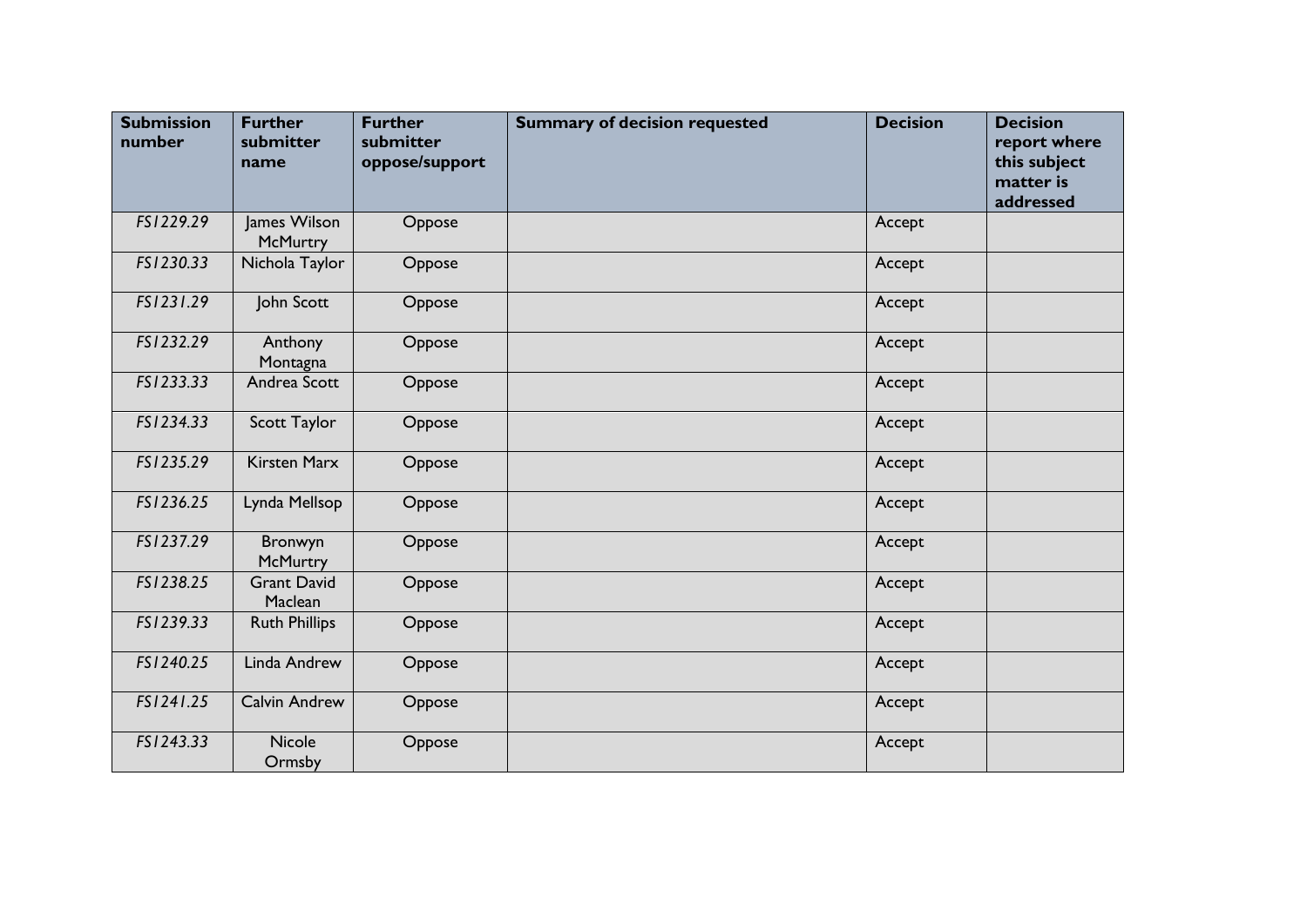| <b>Submission</b><br>number | <b>Further</b><br>submitter<br>name            | <b>Further</b><br>submitter<br>oppose/support | <b>Summary of decision requested</b> | <b>Decision</b> | <b>Decision</b><br>report where<br>this subject<br>matter is<br>addressed |
|-----------------------------|------------------------------------------------|-----------------------------------------------|--------------------------------------|-----------------|---------------------------------------------------------------------------|
| FS1245.33                   | Maire<br><b>Enterprises</b><br>Limited         | Oppose                                        |                                      | Accept          |                                                                           |
| FS1246.33                   | Sharageen<br><b>Holdings</b><br>Limited        | Oppose                                        |                                      | Accept          |                                                                           |
| FS1247.33                   | <b>Tammy Baker</b>                             | Oppose                                        |                                      | Accept          |                                                                           |
| FS1290.28                   | Anthony<br>James Parker                        | Oppose                                        |                                      | Accept          |                                                                           |
| FS1336.33                   | <b>Gary Finlay</b>                             | Oppose                                        |                                      | Accept          |                                                                           |
| FS1352.33                   | Graydon<br>Millen                              | Oppose                                        |                                      | Accept          |                                                                           |
| FS1354.33                   | <b>Peter Francis</b><br>Montagna               | Oppose                                        |                                      | Accept          |                                                                           |
| FS1355.33                   | Justine<br>Wootton                             | Oppose                                        |                                      | Accept          |                                                                           |
| FS1356.33                   | Elizabeth Jean<br>Deadman                      | Oppose                                        |                                      | Accept          |                                                                           |
| FS1357.25                   | <b>Graham Gavin</b><br>Deadman                 | Oppose                                        |                                      | Accept          |                                                                           |
| FS1358.29                   | Graham A<br>Deadman                            | Oppose                                        |                                      | Accept          |                                                                           |
| FS1359.33                   | Oshila<br>Greathead                            | Oppose                                        |                                      | Accept          |                                                                           |
| FS1360.29                   | Nesdam &<br><b>Fisk Madsen</b><br><b>Trust</b> | Oppose                                        |                                      | Accept          |                                                                           |